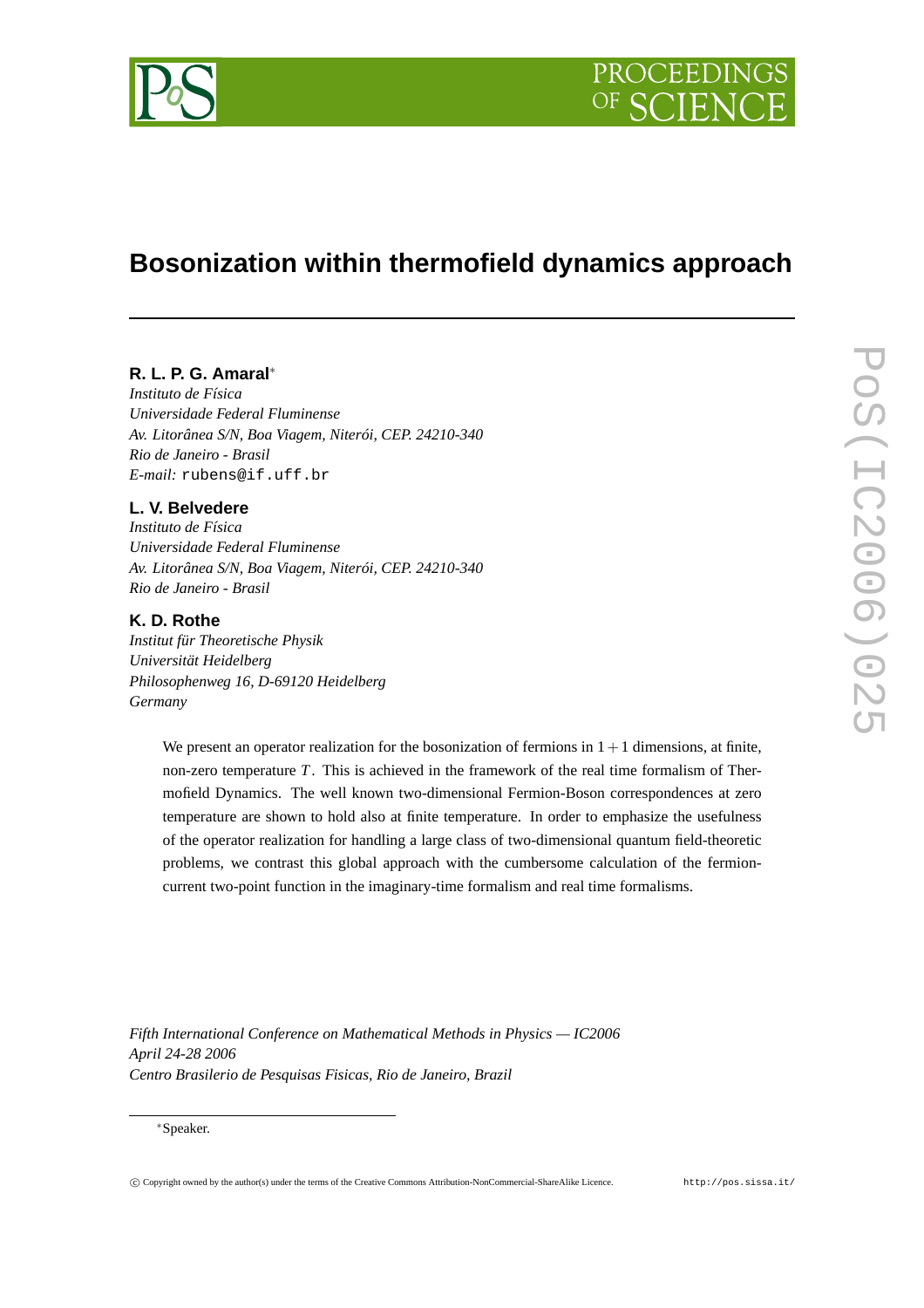#### **1. Introduction**

The bosonization of fermions has proved in the past to be a very useful technique for solving quantum field theoretic models in 1+1 dimensions [1]. Recently this Fermion-Boson mapping has been discussed for the case of a finite Temperature, using the imaginary time formalism [2] and real time formalism[3].

The following mapping at zero temperature in  $(1+1)D$  is well known:

$$
\bar{\psi} i \gamma^{\mu} \partial_{\mu} \psi \rightarrow \frac{1}{2} : \partial_{\mu} \phi \, \partial^{\mu} \phi : , \tag{1.1}
$$

$$
\bar{\psi}\gamma^{\mu}\psi \rightarrow -\frac{1}{\sqrt{\pi}}\,\varepsilon^{\mu\nu}\,\partial_{\nu}\phi\,,\tag{1.2}
$$

$$
M\bar{\psi}\psi \to -\frac{\mu M}{\pi} : \cos 2\sqrt{\pi}\phi : . \tag{1.3}
$$

Here we establish this mapping at finite temperature through operatorial methods within *thermofield dynamics formalism* [4, 5, 6]. We also contrast this approach with direct computations of fermion-current two-point function in imaginary-time and real-time computations. The explicit expression for the fermion field in terms of the massless scalar field is provided. This work condensates the presentation provided in [7].

#### **2. The Transmutation of Fermi-Dirac to Bose-Einstein Statistics**

We illustrate here how the statistical transmutation, Fermi-Dirac  $==>$  Bose-Einstein, occurs in imaginary and real time formalisms.

#### **2.1 Imaginary time**

The current 2-point function in the imaginary time formalism is well known. Here we work with light-cone coordinates  $x_{\pm} = x_1 \pm ix_2$  and  $j_{\pm} = j_1 \pm ij_2$ , so that the Euclidean two-point current correlator at zero temperature is given by

$$
\langle j_{+}(x)j_{+}(y)\rangle = -tr(\gamma_{+}iS_{E}(x-y)\gamma_{+}iS_{E}(y-x))
$$

$$
= \int \frac{d^{2}k}{(2\pi)^{2}}\Pi_{++}^{(E)}(k)e^{ik\cdot(x-y)}
$$

with,

$$
\Pi_{++}^{(E)}(k) = 4 \int \frac{d^2 p}{(2\pi)^2} [(p-k)_1 + i(p-k)_2] [p_1 + ip_2] D_E(p-k) D_E(p)
$$
\n(2.1)

and

$$
D_E(q) = \frac{1}{q^2} = \frac{1}{(q_1 + iq_2)(q_1 - iq_2)}.
$$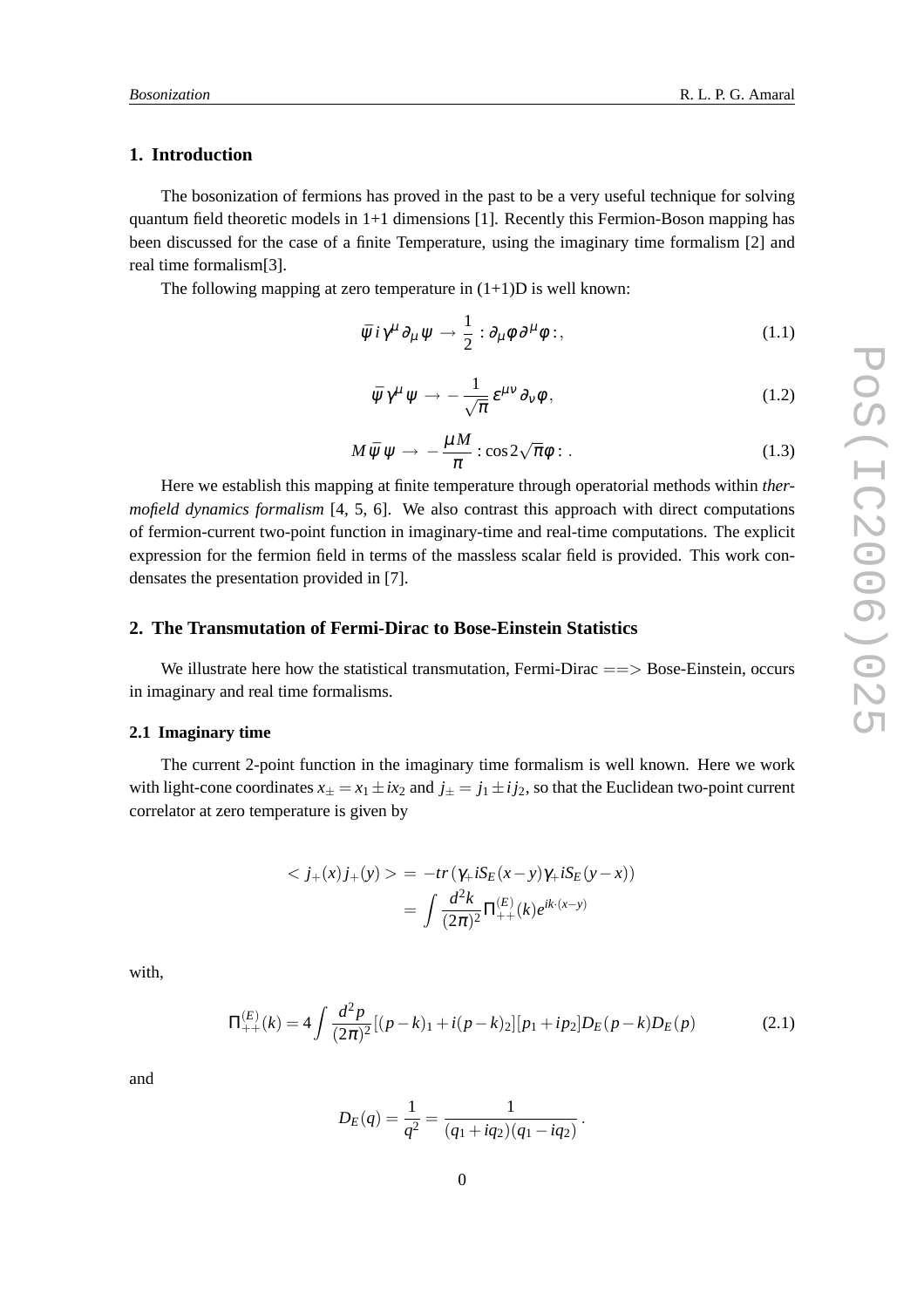



At Finite temperature and within imaginary time formalism it becomes expressed as

$$
_{\beta} = \sum_{\ell} \frac{1}{\beta} \int \frac{dk_1}{2\pi} e^{ik_1(x_1-y_1)} e^{i\omega_{\ell}(x_2-y_2)} \tilde{\Pi}^{(E)}_{++}(k_1,\omega_{\ell}),
$$

where  $\omega_{\ell} = \frac{2\pi\ell}{\beta}$  are the Matsubara frequencies.

$$
\tilde{\Pi}_{++}^{(E)}(k_1,\omega_{\ell})=4\sum_{m}\frac{1}{\beta}\int\frac{dp_1}{2\pi}\frac{1}{[p_1-i(m+\frac{1}{2})\frac{2\pi}{\beta}][p_1-k_1-i(m-\ell+\frac{1}{2})\frac{2\pi}{\beta}]}.
$$

It is important to notice the lack of uniform convergence above so that the order in which the sum and integral are to be performed are not interchangeable.

Indeed if we first sum by using that,

$$
\sum_{m} \frac{1}{[(m + (1/2) + ix)]} \frac{1}{[(m + (1/2) + iy)]} = \frac{\pi}{x - y} (\tanh \pi x - \tanh \pi y),
$$

it results

$$
\tilde{\Pi}_{++}^{(E)}(k_1,\omega_{\ell}) = -\frac{2}{k_1 - i\frac{2\pi\ell}{\beta}} \int \frac{dp_1}{2\pi} \left( \tanh\frac{\beta}{2} p_1 - \tanh\frac{\beta}{2} (p_1 - k_1) \right).
$$

with

$$
\tanh\frac{\beta}{2}q_1 = \varepsilon(q_1)(1 - 2N_F(|q_1|))
$$

where  $N_F(|q_1|)$  is the Fermi-Dirac distribution.

$$
N_F(|q_1|) = \frac{1}{e^{\beta|q_1|} + 1}.
$$
\n(2.2)

The integration over  $p_1$  results now in:

$$
\tilde{\Pi}^{(E)}_{++}(k_1,\pmb{\omega_\ell})=-\frac{2}{\pi}\frac{k_1}{k_1-i\frac{2\pi\ell}{\beta}}.
$$

On the other hand if we first integrate then sum we notice that the  $p_1$  integral leads to :

$$
\int \frac{dp_1}{2\pi} \frac{1}{[p_1 - i(m+1/2)\frac{2\pi}{\beta}][p_1 - k_1 - i(m - \ell + 1/2)\frac{2\pi}{\beta}]} =
$$
  
=  $-i[\theta(2m+1)\theta(-2m+2\ell-1) - \theta(-2m-1)\theta(2m-2\ell+1)] \frac{1}{k_1 - i\frac{2\pi\ell}{\beta}}.$ 

Now the sum over *m* results in

c Copyright owned by the author(s) under the terms of the Creative Commons Attribution-NonCommercial-ShareAlike Licence.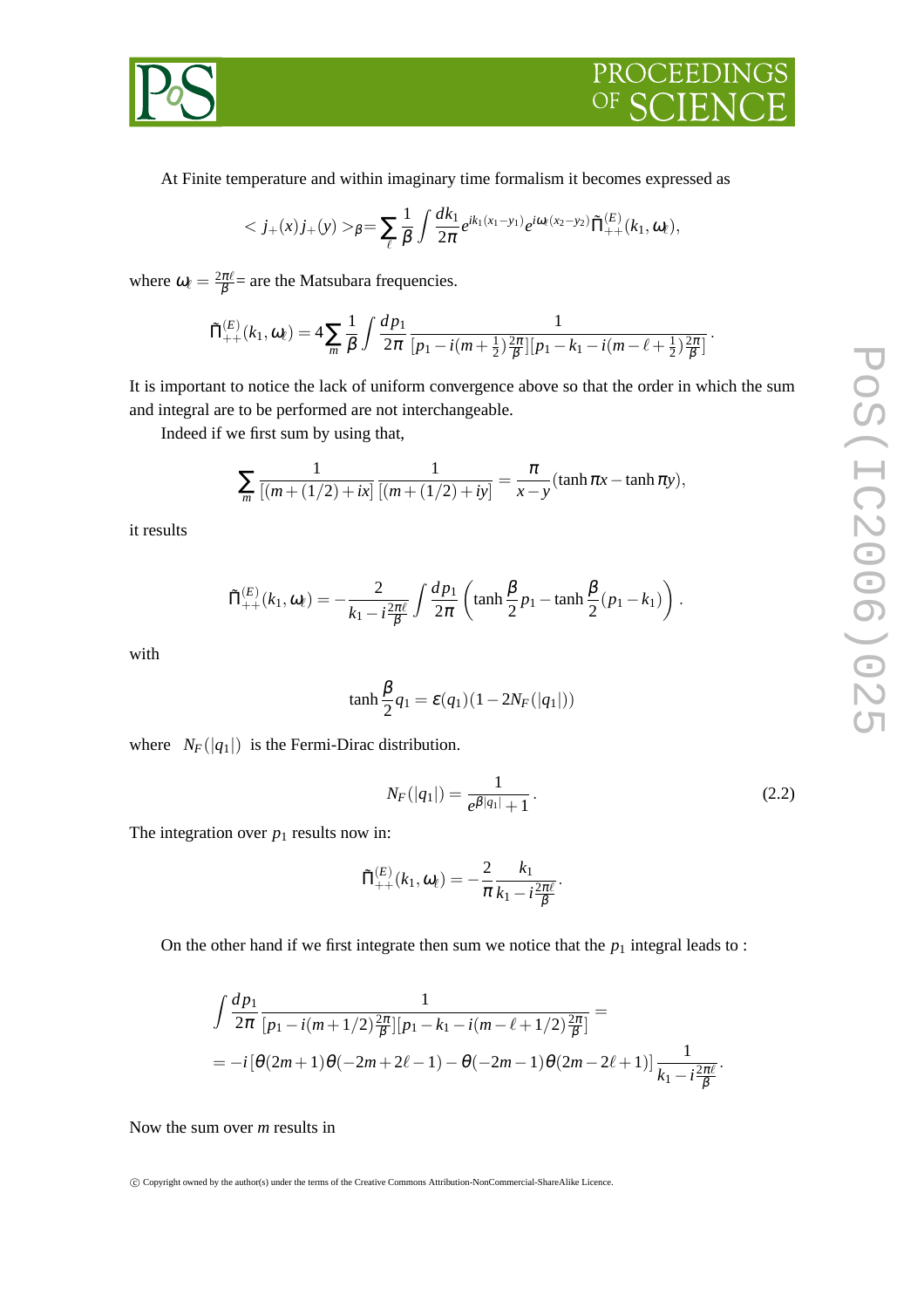$$
\tilde{\Pi}_{++}^{(E)}(k_1, \omega_\ell) = \frac{-4i}{\beta} (\theta(\ell) + \theta(-\ell - 1)) \frac{\ell}{k_1 - i\frac{2\pi\ell}{\beta}}
$$

$$
= -\frac{2}{\pi} \frac{i\frac{2\pi\ell}{\beta}}{k_1 - i\frac{2\pi\ell}{\beta}}.
$$

This is in contrast with the previous computation. In order to fix the ambiguity we take the mean of the two results

$$
\tilde{\Pi}_{++}(k_1,\omega_{\ell}) = -\frac{1}{\pi} \frac{k_1 + i\frac{2\pi\ell}{\beta}}{k_1 - i\frac{2\pi\ell}{\beta}}.
$$
\n(2.3)

With this we preserve Lorentz invariance in the zero temperature limit. We further obtain that:

$$
\langle j_{+}(x)j_{+}(y)\rangle_{\beta} = -\frac{1}{\pi}\partial_{+}^{2}D_{E}^{(\beta)}(x-y)
$$

where

$$
D_E^{(\beta)}(z) = \sum_{\ell} \frac{1}{\beta} \int \frac{dk_1}{2\pi} \frac{e^{ik_1 z_1} e^{i\frac{2\pi\ell}{\beta}z_2}}{(k_1^2 + \frac{2\pi\ell}{\beta})^2}
$$

The final sum leads to

$$
D_E^{(\beta)}(z) = \int \frac{d^2k}{(2\pi)^2} e^{ik \cdot z} \left[ \frac{1}{k^2} - i2\pi \delta(k^2) N_B(|k_1|) \right]
$$

where  $N_B(|k_1|)$  is the *Bose-Einstein* distribution

$$
N_B(|k_1|) = \frac{1}{e^{\beta|k_1|} - 1}.
$$
\n(2.4)

By rotating to Minkovski space

$$
D_E^{(\beta)}(z) \to i D_B^{(\beta)}(z) = i \int \frac{d^2 k}{(2\pi)^2} e^{-ik \cdot z} \left[ \frac{1}{k^2 + i\epsilon} + 2\pi i \delta(k^2) N_B(|k_1|) \right],
$$
 (2.5)

So that:

$$
\langle Tj_{+}(x)j_{+}(y)\rangle_{\beta} = \frac{1}{\pi}\partial_{+}^{2}iD_{B}^{(\beta)}(x-y). \tag{2.6}
$$

This result agrees with the identification

$$
\bar{\psi}\gamma^{\mu}\psi \rightarrow -\frac{1}{\sqrt{\pi}}\,\varepsilon^{\mu\nu}\,\partial_{\nu}\phi\,,\tag{2.7}
$$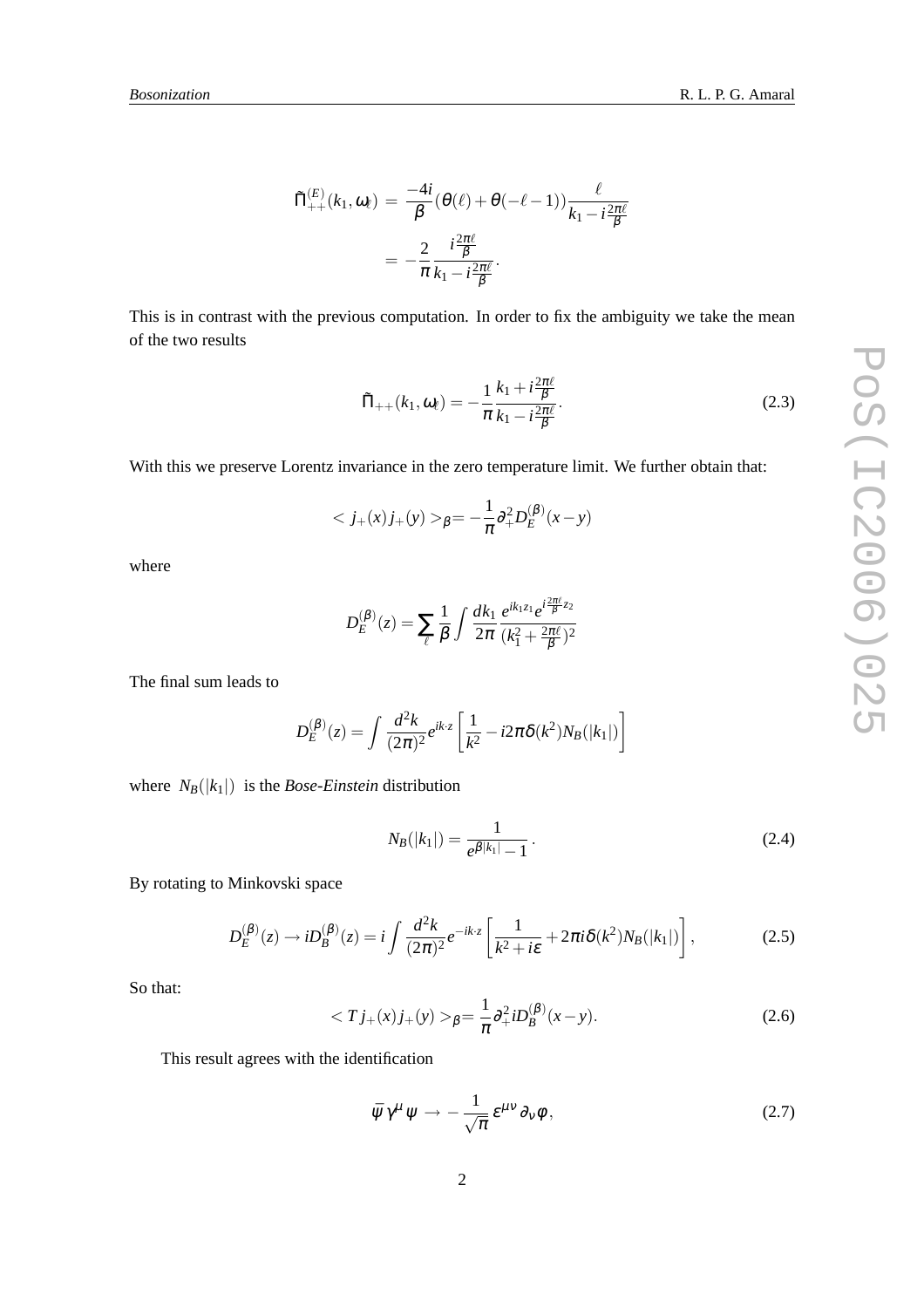#### **2.2 Realtime**

The current 2-point function in the real time formalism is given by

$$
\Pi_{++}(k) = 4 \int \frac{d^2 p}{(2\pi)^2} (p - k)_{+} p_{+} D_F^{(\beta)}(p - k) D_F^{(\beta)}(p) , \qquad (2.8)
$$

with

$$
D_F^{(\beta)}(q) = \frac{1}{q^2 + i\varepsilon} + 2\pi i \delta(q^2) N_F(|\vec{q}|).
$$
 (2.9)

where the Fermi-Dirac statistical factor is

$$
N_F(|q_1|) = \frac{1}{e^{\beta|q_1|} + 1}.
$$
\n(2.10)

The double integral is performed with: 1) In the temperature independent terms we *require*  $\partial_{\mu}J^{\mu} = 0$ . 2) In the temperature dependent terms use repeatedly the decomposition

$$
\frac{\alpha}{\alpha(x)+i\varepsilon}=\mathscr{P}\left(\frac{1}{x}\right)-i\Pi\varepsilon(\alpha)\delta(x).
$$

This leads to

$$
\langle Tj_{\mu}(x)j_{\nu}(y)\rangle_{\beta}=\frac{1}{\pi}\tilde{\partial}_{\mu}\tilde{\partial}_{\nu}iD_{B}^{(\beta)}(x-y),
$$

where

$$
D_B^{(\beta)}(k) = \left(\frac{1}{k^2 + i\varepsilon} + 2\pi i \delta(k^2) N_B(|k_1|)\right).
$$

The conclusion is that the results are necessary to establish the finite temperature bosonization. But it becomes clear that this procedure is not very *illuminating* with regards to showing how the bosonization machinery works.

#### **3. Free Massless Scalar thermofield**

As a first step to two-dimensional bosonization we review the quantization of the massless scalar  $\phi$ . This will be done within the Thermofield dynamics approach: we double the number of fields by introducing a fictitious system with field  $\phi$  besides the physical field  $\phi$ .

$$
\mathcal{L}_T = \mathcal{L} - \widetilde{\mathcal{L}} = \frac{1}{2} \partial_\mu \phi \partial^\mu \phi - \frac{1}{2} \partial_\mu \widetilde{\phi} \partial^\mu \widetilde{\phi}, \tag{3.1}
$$

As an start point to quantization we consider the creation and annihilation operators for the chiral field components:

$$
\phi(x^{\pm}) = \int_0^{\infty} \frac{dp^1}{\sqrt{4\pi|p^1|}} \left[ f_p(x^{\pm}) \left( \frac{a(-p^1)}{a(p^1)} \right) + f_p^*(x^{\pm}) \left( \frac{a^{\dagger}(-p^1)}{a^{\dagger}(p^1)} \right) \right],
$$
 (3.2)

$$
\widetilde{\phi}(x^{\pm}) = \int_0^{\infty} \frac{dp^1}{\sqrt{4\pi|p^1|}} \left[ f_p^*(x^{\pm}) \left( \frac{\widetilde{a}(-p^1)}{\widetilde{a}(p^1)} \right) + f_p(x^{\pm}) \left( \frac{\widetilde{a}^{\dagger}(-p^1)}{\widetilde{a}^{\dagger}(p^1)} \right) \right],
$$
\n(3.3)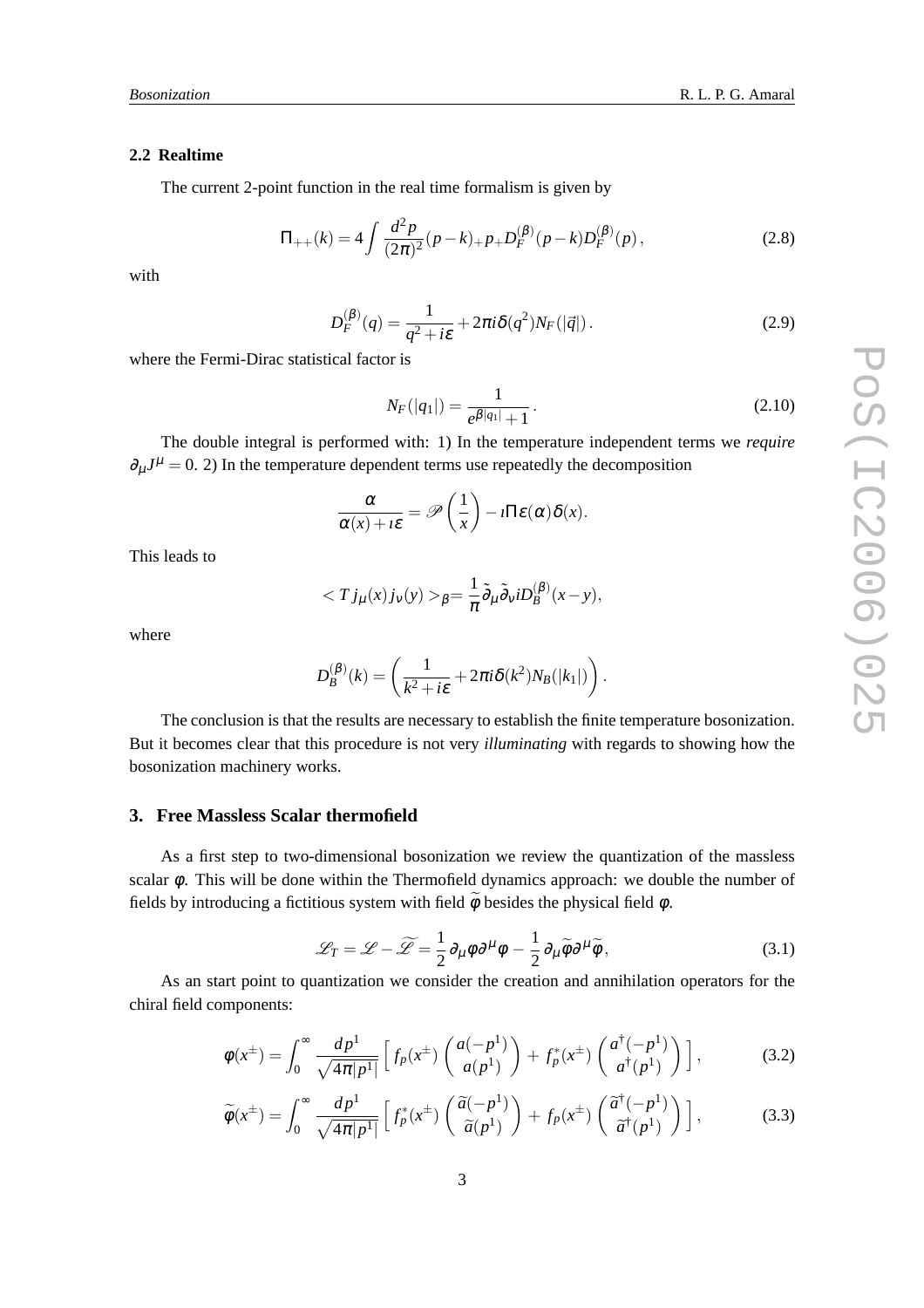with

$$
f_p(x) = e^{-ip^{\mu}x_{\mu}}, \tag{3.4}
$$

We define the thermal vacuum by

$$
|0(\beta)\rangle = U_B(\theta_B)|0,\tilde{0}\rangle, \qquad (3.5)
$$

with the unitary operator  $U_B(\theta_B)$ 

$$
U_B(\theta_B) = e^{-i\mathcal{Q}(\theta_B)} = e^{-\int_{-\infty}^{+\infty} dp^1 \left(\tilde{a}(p^1)a(p^1) - a^\dagger(p^1)\tilde{a}^\dagger(p^1)\right)\theta_B(|p^1|, \beta)}, \tag{3.6}
$$

where the Bogoliubov parameter  $\theta_B(|p^1|, \beta)$  is:

$$
\sinh \theta_B(|p^1|; \beta) = \frac{e^{-\beta|p^1|/2}}{\sqrt{1 - e^{-\beta|p^1|}}},
$$
\n(3.7)

which is related to the Bose-Einstein distribution

$$
N_B(|p^1|; \beta) = \sinh^2 \theta_B(|p^1|; \beta) = \frac{1}{e^{\beta|p^1|} - 1}.
$$
\n(3.8)

The thermal operators can now be introduced as

$$
a(p1; \beta) = UB(-\thetaB) a(p1) UB(\thetaB).
$$
\n(3.9)

The thermal chiral fields 
$$
\phi(x^{\pm}; \beta)
$$
 are obtained thereupon  
With this the chiral components two-point functions are readily obtained

$$
\langle 0,\widetilde{0}|\phi(x^{\pm};\beta)\phi(y^{\pm};\beta)|\widetilde{0},0\rangle = D_o^{(+)}(x^{\pm}-y^{\pm}) +
$$
  
 
$$
+\frac{1}{2\pi}\int_0^{\infty}\frac{dp}{p}[\cos p(x^{\pm}-y^{\pm})]N_B(p;\beta),
$$

where the first term is the zero temperature result. The integrals are performed by introducing independent infrared regularization parameters  $\mu$  (zero temperature) and  $\mu'$  (temperature dependent term). It results

$$
\langle 0,\widetilde{0}|\phi(x^{\pm};\beta)\phi(y^{\pm};\beta)|\widetilde{0},0\rangle = -\frac{1}{4\pi}\ln\left\{i\mu\frac{\beta}{\pi}\sinh\frac{\pi(x^{\pm}-y^{\pm}-i\varepsilon)}{\beta}\right\} + \frac{1}{2\pi}z(\beta,\mu').
$$

Here z is a constant (singular for  $\mu' \rightarrow 0$ ) that plays an important role in bosonization as will be seen shortly.

The thermalized tilded fields,  $\phi(x^{\pm};\beta)$ , are analogously defined.

All the two-point functions are obtained thereupon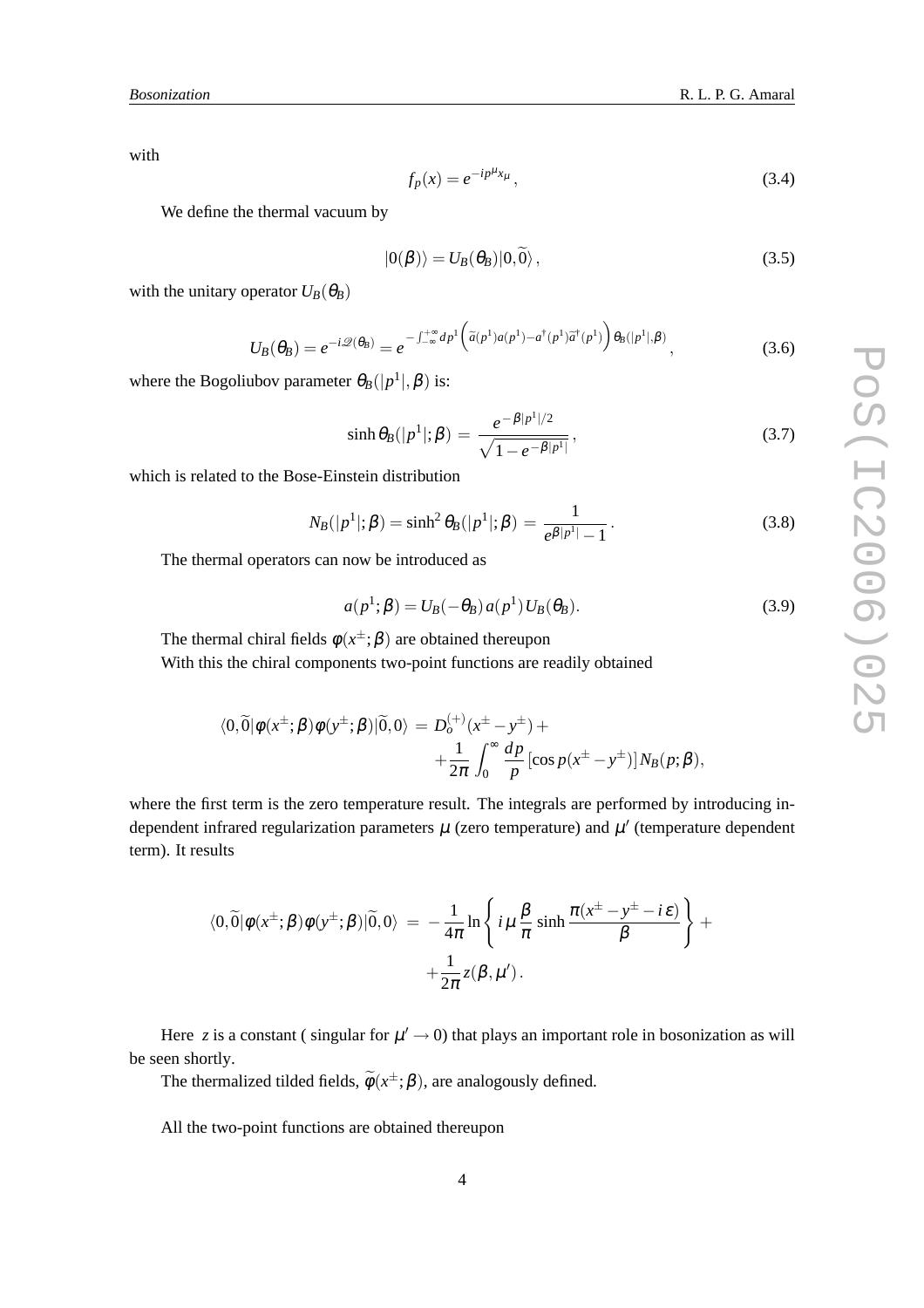# **4. Wick ordered exponential and selection rules**

The building blocks for Mandelstam expression are given in terms of the chiral field components by:

$$
W(x^{\pm};\lambda) =: e^{i\lambda \phi(x^{\pm})} := e^{i\lambda \phi^{(-)}(x^{\pm})} e^{i\lambda \phi^{(+)}(x^{\pm})}.
$$
\n(4.1)

We should require that

$$
\langle 0|W(x;\lambda)|0\rangle = \langle 0|\widetilde{W}(x;\lambda)|0\rangle = 1.
$$
 (4.2)

Using that

$$
U_B(\theta_B) \phi^{(\pm)}(x) U_B^{-1}(\theta_B) = \phi_c^{(\pm)}(x;\beta) - \widetilde{\phi}_s^{(\mp)}(x;\beta), \qquad (4.3)
$$

$$
U_B(\theta_B)\,\widetilde{\phi}^{(+)}(x)\,U_B^{-1}(\theta_B)=\widetilde{\phi}_c^{(\pm)}(x;\beta)-\phi_s^{(\mp)}(x;\beta)\,. \tag{4.4}
$$

We obtain

$$
\langle 0(\beta) | W(x;\lambda) | 0(\beta) \rangle = \langle 0, \widetilde{0} | W(x;\beta,\lambda) | \widetilde{0}, 0 \rangle = \mathscr{Z}(\beta, \mu', \lambda^2), \tag{4.5}
$$

$$
= \langle 0(\beta) | \widetilde{W}(x;\lambda) | 0(\beta) \rangle \tag{4.6}
$$

Thus the constant  $\mathscr{Z}(\beta,\mu',\lambda^2) = e^{-\frac{\lambda^2}{4\pi}}$  $\frac{\lambda^2}{4\pi}z(\beta,\mu')$  is incorporated in the renormalized Wick ordered operators.

A direct computation of the Wick ordered exponentials leads, for instance, to

$$
\langle 0(\beta)|\prod_{j=1}^n W(x_j;\lambda_j)|0(\beta)\rangle = e^{-\frac{1}{4\pi}z(\beta,\mu')\left(\sum_{j=1}^n \lambda_j\right)^2} \times \prod_{i
$$

Note that the *zero temperature* selection rule

$$
\sum_{i=1}^{n} \lambda_i = 0. \tag{4.7}
$$

Eliminates simultaneously the dependence on both infrared parameters,  $\mu$  and  $\mu'$ .

With this we achieve that the Wick ordered exponentials live on a positive norm Hilbert Space, provided they are associated to conserved charges.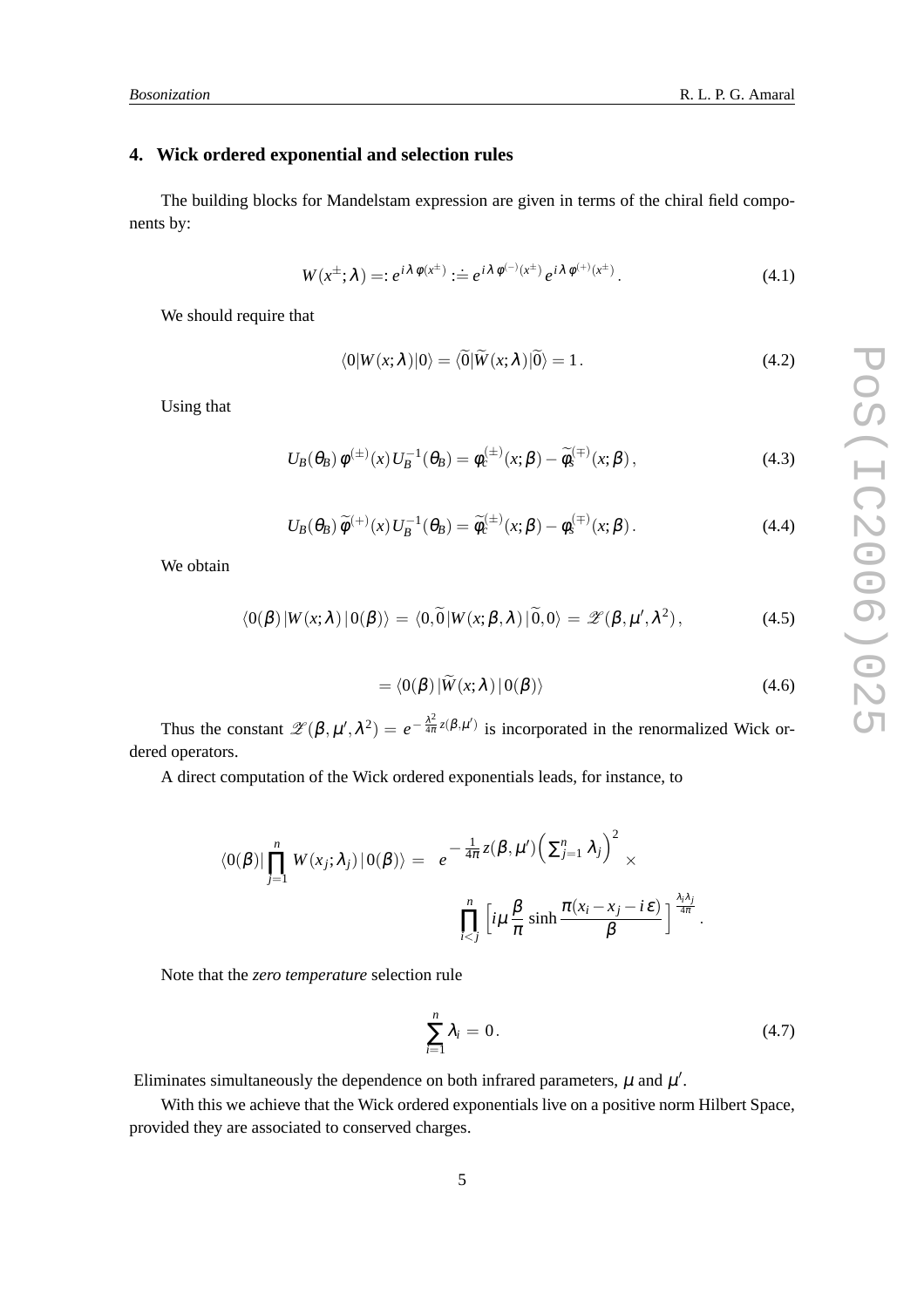## **5. Free Massless Fermi thermofield**

The doubling of fields reads now

$$
\mathscr{L}_T = i \overline{\Psi} \gamma^{\mu} \partial_{\mu} \Psi = \mathscr{L} - \widetilde{\mathscr{L}} = i \overline{\psi} \gamma_{\mu} \partial_{\mu} \psi - \left( -i \overline{\widetilde{\psi}} \gamma^{\mu} \partial_{\mu} \widetilde{\psi} \right).
$$
 (5.1)

With

$$
\psi(x) = \begin{pmatrix} \psi(x^+) \\ \psi(x^-) \end{pmatrix},\tag{5.2}
$$

$$
\widetilde{\psi}(x) = \begin{pmatrix} \widetilde{\psi}(x^+) \\ \widetilde{\psi}(x^-) \end{pmatrix},\tag{5.3}
$$

where

$$
\Psi(x^{\pm}) = \int_0^{\infty} \frac{dp}{\sqrt{2\pi}} \left\{ f_p(x^{\pm}) b(\mp p) + f_p^*(x^{\pm}) d^{\dagger}(\mp p) \right\},\tag{5.4}
$$

$$
\widetilde{\psi}(x^{\pm}) = \int_0^{\infty} \frac{dp}{\sqrt{2\pi}} \left\{ f_p^*(x^{\pm}) \widetilde{b}(\mp p) + f_p(x^{\pm}) \right\} \widetilde{d}^{\dagger}(\mp p) . \tag{5.5}
$$

The unitary operator leading to the thermofields is now given by

$$
U_F(\theta_F) = e^{-\int_{-\infty}^{\infty} dp \theta_F(|p^1|,\beta) \left(\tilde{b}(p^1)b(p^1) - b^{\dagger}(p^1)\tilde{b}^{\dagger}(p^1) + \tilde{d}(p^1)d(p) - d^{\dagger}(p^1)\tilde{d}^{\dagger}(p^1)\right)},
$$
(5.6)

Notice that the Bogoliubov parameters are the same as before except for Fermi statistics

$$
\cos \theta_F(p;\beta) = \frac{1}{\sqrt{1 + e^{-\beta p}}},\tag{5.7}
$$

and that the Fermi-Dirac statistical weight is given by,

$$
N_F(p;\beta) = \sin^2 \theta_F(p;\beta) = \frac{1}{e^{\beta p} + 1}.
$$
\n(5.8)

The thermal fermionic fields are straightforwardly introduced:

$$
\psi(x^{\pm};\beta) = \int_0^{\infty} \frac{dp}{\sqrt{2\pi}} \left\{ f_p(x^{\pm}) \Big( b(\mp p) \cos \theta_F(p;\beta) - \tilde{b}^{\dagger}(\mp p) \sin \theta_F(p;\beta) \Big) + f_p^*(x^{\pm}) \Big( d^{\dagger}(\mp p) \cos \theta_F(p;\beta) - \tilde{d}(\mp p) \sin \theta_F(p;\beta) \Big) \right\}.
$$
\n(5.9)

and

$$
\widetilde{\psi}(x^{\pm};\beta) = \int_0^{\infty} \frac{dp}{\sqrt{2\pi}} \left\{ f_p^*(x^{\pm}) \left( \widetilde{b}(\mp p) \cos \theta_F(p;\beta) + b^{\dagger}(\mp p) \sin \theta_F(p;\beta) \right) \right. \\
\left. + f_p(x^{\pm}) \left( \widetilde{d}^{\dagger}(\mp p) \cos \theta_F(p;\beta) + d(\mp p) \sin \theta_F(p;\beta) \right) \right\}.
$$
\n(5.10)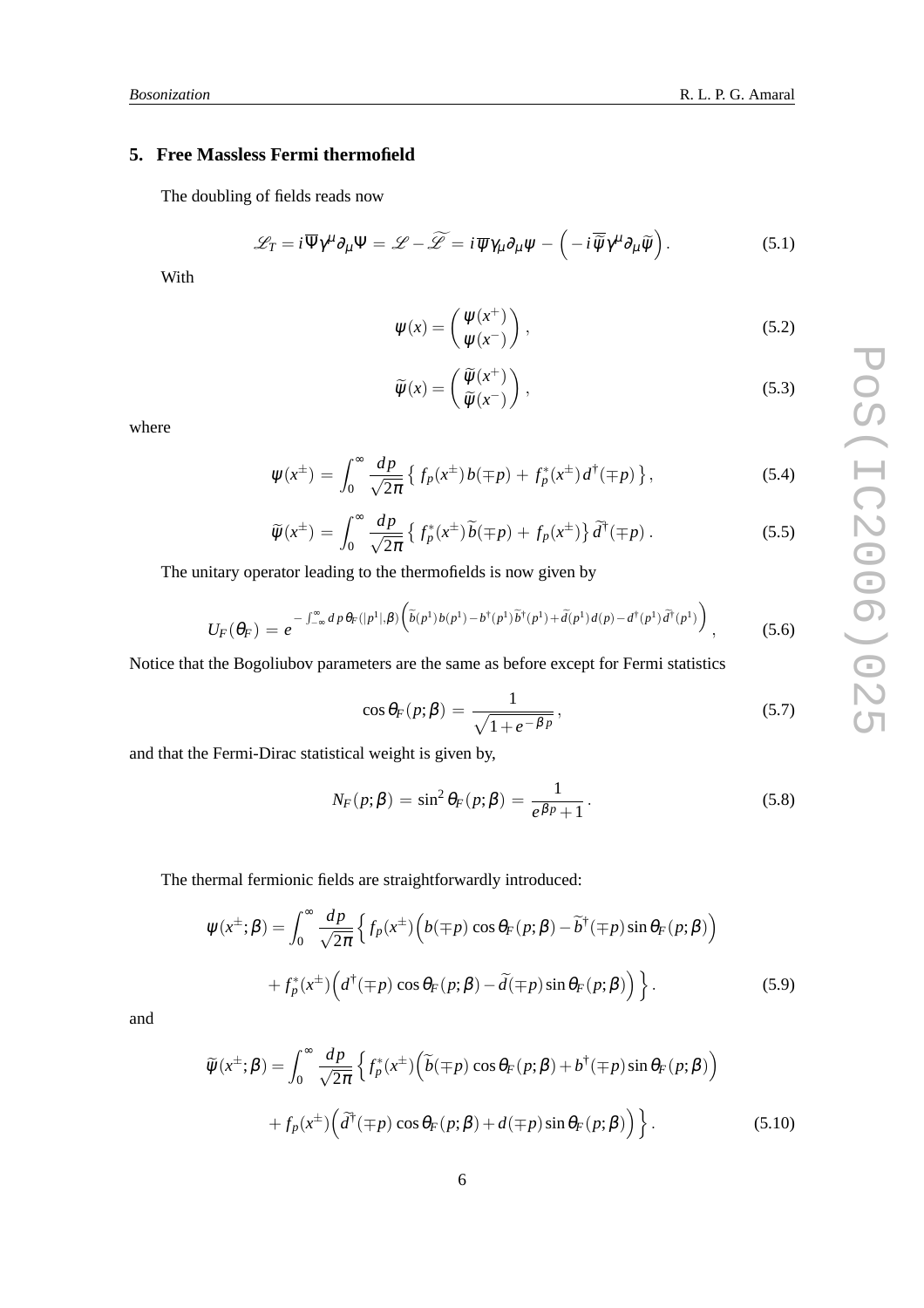$$
\langle 0,\widetilde{0}|\psi(x^{\pm};\beta)\psi^{\dagger}(y^{\pm};\beta)|0,\widetilde{0}\rangle = \frac{1}{2i\beta\sinh[\frac{\pi}{\beta}(x^{\pm}-y^{\pm}-i\varepsilon)]};\tag{5.11}
$$

$$
\langle 0,\widetilde{0}|\widetilde{\psi}(x^{\pm};\beta)\widetilde{\psi}^{\dagger}(y^{\pm};\beta)|0,\widetilde{0}\rangle = \frac{-1}{2i\beta\sinh[\frac{\pi}{\beta}(x^{\pm}-y^{\pm}+i\varepsilon)]};\tag{5.12}
$$

$$
\langle 0,\widetilde{0}|\widetilde{\psi}(x^{\pm};\beta)\psi(y^{\pm};\beta)|0,\widetilde{0}\rangle = -\frac{1}{2\beta\cosh[\frac{\pi}{\beta}(x^{\pm}-y^{\pm})]}.
$$
\n(5.13)

*This last correlator vanishes as*  $T \rightarrow 0$ 

Also notice that

$$
\langle 0,\widetilde{0}|\widetilde{\psi}(x^{\pm};\beta)\psi^{\dagger}(y^{\pm};\beta)|0,\widetilde{0}\rangle = 0.
$$
 (5.14)

### **6. Free Massless Fermion thermofield Bosonization**

The bosonized expression for the Fermion fields are now defined as

$$
\psi(x^{\pm};\beta) \doteq W_R(x^{\pm};\beta) = C \mathscr{Z}_c(\beta,\mu') : e^{2i\sqrt{\pi}\phi(x^{\pm};\beta)} :,\tag{6.1}
$$

$$
\widetilde{\psi}(x^{\pm};\beta) \doteq \widetilde{W}_R(x^{\pm};\beta) = C \mathscr{Z}_c(\beta,\mu') : e^{-2i\sqrt{\pi}\widetilde{\phi}(x^{\pm};\beta)} : . \tag{6.2}
$$

We stress that the anti commutations, with thermal Klein factors added, have been obtained. With the above expression the N point fermion functions are straightforwardly obtained with operatorial methods.

The symmetrized short distance fermionic currents turn out to be obtained as

$$
\mathscr{J}^{\mu}(x;\beta) = : \overline{\psi}(x;\beta)\gamma^{\mu}\psi(x;\beta) := -\frac{1}{\sqrt{\pi}}\partial^{\mu}\phi(x;\beta), \qquad (6.3)
$$

thereupon the two point function is recovered

$$
\langle 0,\widetilde{0}|J^{\pm}(x;\beta)J^{\pm}(y;\beta)|0,\widetilde{0}\rangle = \frac{1}{\pi}\partial_{x^{\pm}}\partial_{y^{\pm}}\langle 0,\widetilde{0}|\phi(x;\beta)\phi(y;\beta)|0,\widetilde{0}\rangle
$$
  
= 
$$
\frac{-1}{4\beta^2}\frac{1}{\sinh^2[\frac{\pi}{\beta}(x^{\pm}-y^{\pm}-i\epsilon)]}.
$$

The bosonization correspondence of the Lagrangians can be asserted: the short distance product of the free fermionic Hamiltonian leads to the free bosonic Hamiltonian.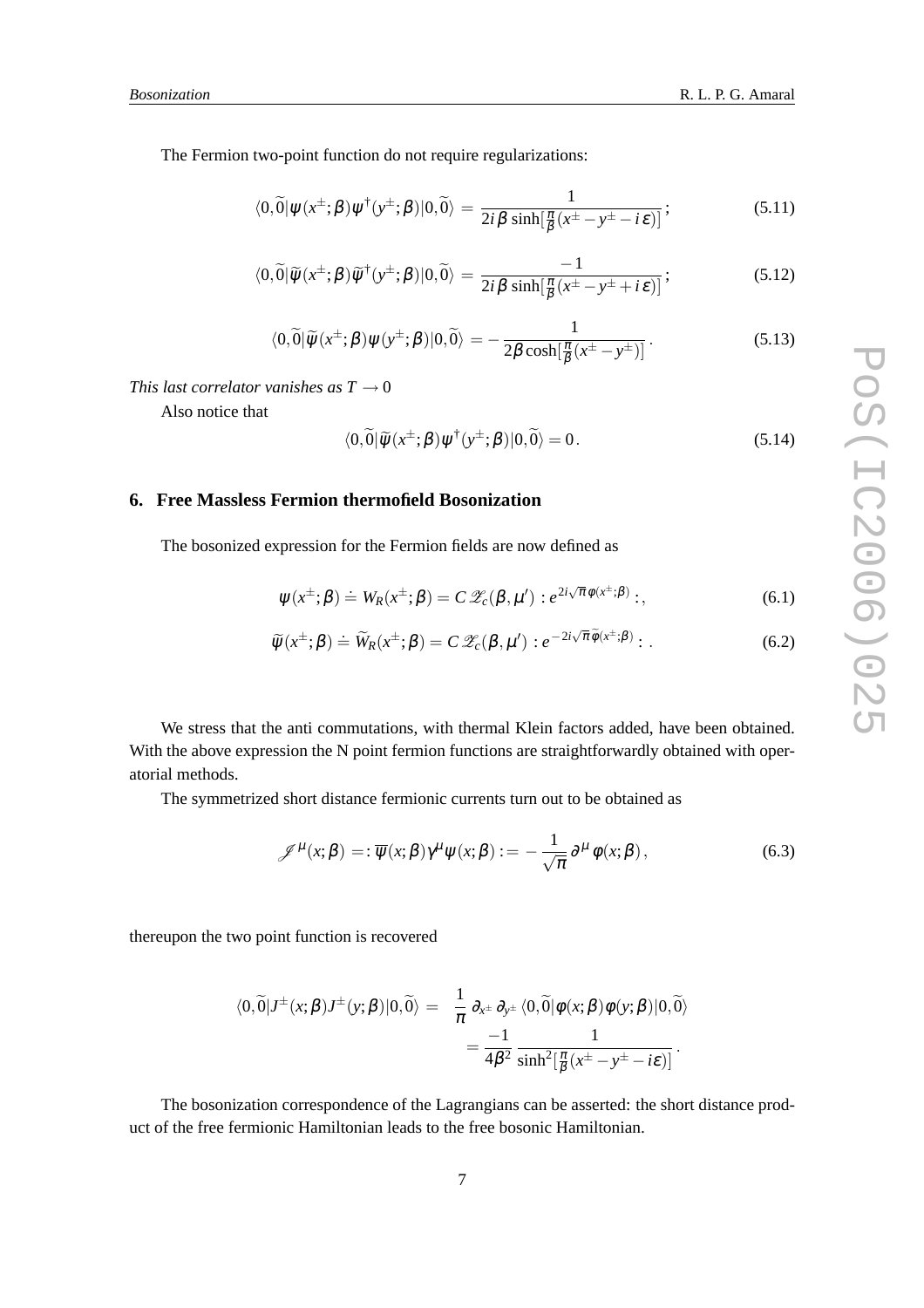#### **7. Massless Thirring Model**

As an application of the bosonization formalism let us consider now the Thirring model at finite temperature:

$$
\mathcal{L}_T = i \bar{\psi} \gamma^{\mu} \partial_{\mu} \psi + \frac{1}{2} g (\bar{\psi} \gamma^{\mu} \psi) (\bar{\psi} \gamma_{\mu} \psi) - \left( -i \tilde{\bar{\psi}} \gamma^{\mu} \partial_{\mu} \tilde{\psi} + \frac{1}{2} g (\tilde{\bar{\psi}} \gamma^{\mu} \tilde{\psi}) (\tilde{\bar{\psi}} \gamma_{\mu} \tilde{\psi}) \right). \tag{7.1}
$$

A general finite temperature solution can be obtained as

$$
\Psi(x) = \frac{1}{\sqrt{\pi}} \left( \mu \right)^{\frac{1}{4\pi} (\alpha^2 + \delta^2)} : e^{i \left( \alpha \gamma^5 \varphi(x) + \delta \varphi(x) \right)} : , \tag{7.2}
$$

where  $\varphi$  is the Lorentz dual of  $\varphi$ .

Indeed the thermalized N-point functions result for the spin 1/2 solution:

$$
\langle 0,\widetilde{0}|\psi_{\alpha}(x_1;\boldsymbol{\beta})\cdots\psi_{\alpha}(x_n;\boldsymbol{\beta})\psi_{\alpha}^{\dagger}(y_1;\boldsymbol{\beta})\cdots\psi_{\alpha}^{\dagger}(y_n;\boldsymbol{\beta})|\widetilde{0},0\rangle=(2\pi)^{-n}\left(i\right)^{-\frac{n}{2\pi}\left(\delta^2+\frac{\pi}{\delta^2}\right)}\times
$$

$$
\prod_{i
$$

#### **8. Conclusions**

Let us stress that the framework of thermofield Dynamics allows for a natural generalization of  $T = 0$  bosonization formulae in  $1+1$  dimensions to the case of non-zero temperature. Also the "Mandelstam representation" for thermal fermions allows us to obtain in a compact way the exact and complete solution of a number of integrable models with massless fermions.

#### **Appendix**

Let us obtain the massless scalar field from the massive expressions. We start with the massive field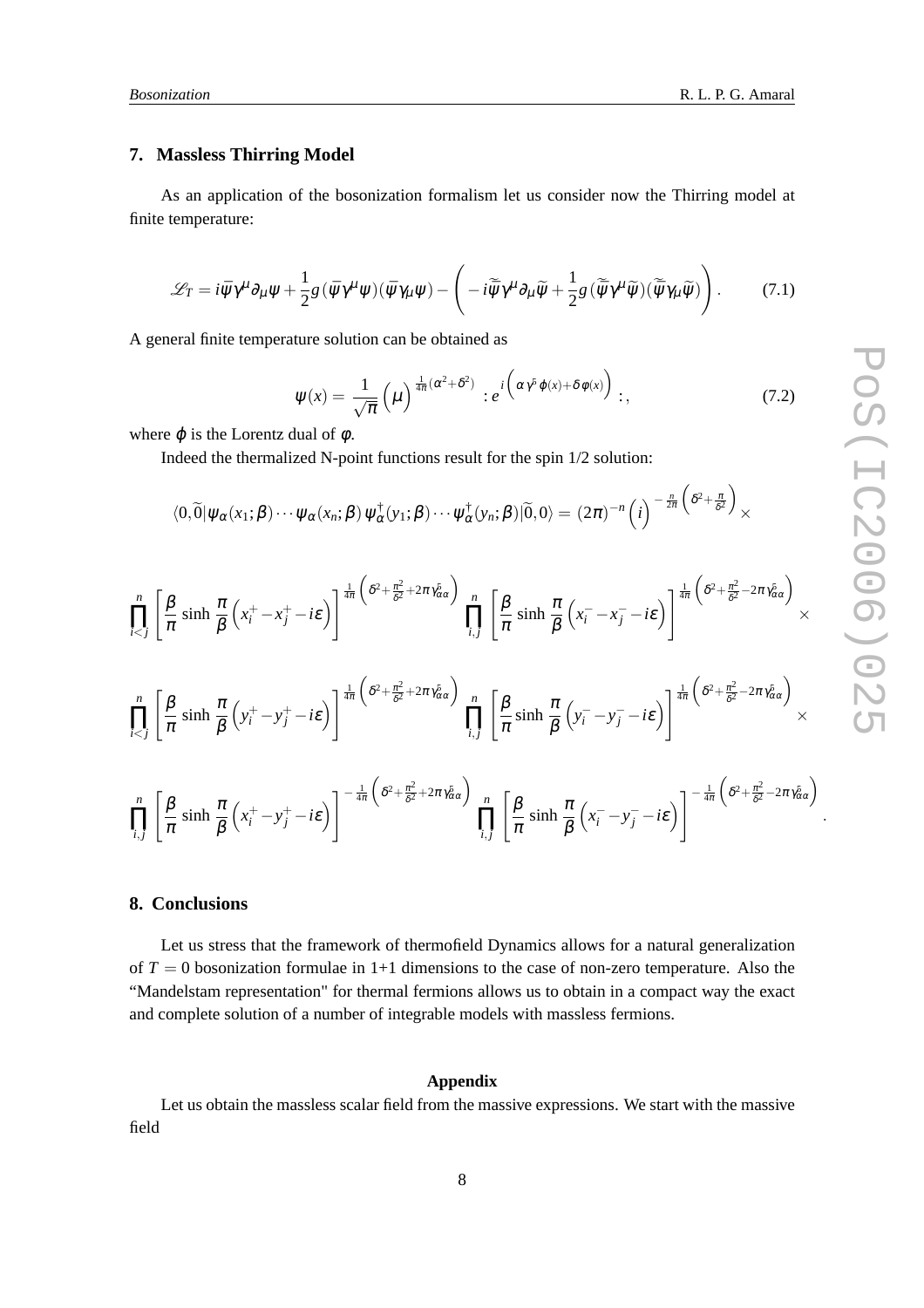$$
\Sigma(x; \beta) = U[\theta_B(\beta)] \Sigma(x) U[\theta_B(\beta)] =
$$
  

$$
\frac{1}{2\sqrt{\pi}} \int_{-\infty}^{+\infty} \frac{dp}{\sqrt{p^2 + m^2}} \left\{ f_p(x) \left( a(p) \cosh \theta_B(p; \beta) - \tilde{a}^\dagger(p) \sinh \theta_B(p; \beta) \right) + f_p^*(x) \left( a^\dagger(p) \cosh \theta_B(p; \beta) - \tilde{a}(p) \sinh \theta_B(p; \beta) \right) \right\}.
$$
 (A.1)

The thermal two-point functions decomposes as:

1

$$
\langle 0,\widetilde{0}|\Sigma(x;\beta)\Sigma(y;\beta)|\widetilde{0},0\rangle = D_o^{(+)}(x-y;m) + \mathscr{I}(x-y;\beta,m),\tag{A.2}
$$

where  $D_o^{(+)}(x - y; m) =$  corresponds to zero temperature

$$
D_o^{(+)}(x-y;m) = \frac{1}{4\pi} \int_0^\infty \frac{dp}{\sqrt{p^2 + m^2}} \left\{ e^{-i \left[ (x^0 - y^0) \sqrt{p^2 + m^2} + (x^1 - y^1)p \right]} + e^{-i \left[ (x^0 - y^0) \sqrt{p^2 + m^2} - (x^1 - y^1)p \right]} \right\},
$$
(A.3)

and the temperature dependent part is:

$$
\mathcal{I}(x-y;\beta,m) = \frac{1}{2\pi} \int_0^\infty \frac{dp}{w} N_B(w,\beta) \left\{ \cos \left[ (x^0 - y^0)w + (x^1 - y^1)p \right] + \cos \left[ (x^0 - y^0)w - (x^1 - y^1)p \right] \right\},\tag{A.4}
$$

with

$$
N_B(w, \beta) = \frac{1}{e^{\beta w} - 1} = \frac{1}{e^{\beta \sqrt{p^2 + m^2}} - 1}.
$$
 (A.5)

As long as  $m \neq 0$  both integrals (A.3) (A.4) are regular.

Now introduce the infrared regulators  $\mu$  and  $\mu'$  for each part and take  $m \to 0$ . Thus  $N_B(w, \beta) \to$  $N_B(p;\beta)$ . It turns out that

$$
D^{(+)}(x; m, \beta)_{m \to 0} = D_o^{(+)}(x) + \frac{1}{2\pi} \int_{\mu'}^{\infty} \frac{dp}{p} N_B(p; \beta) \left[ \cos p(x^+) + \cos p(x^-) \right],
$$
 (A.6)

This leads naturally to the splitting into chiral two-point functions:

$$
\langle 0,\widetilde{0}|\phi(x^{\pm};\beta)\phi(0^{\pm};\beta)|\widetilde{0},0\rangle = D_o^{(+)}(x^{\pm}) + \frac{1}{2\pi} \int_{\mu'}^{\infty} \frac{dp}{p} \left[\cos p(x^{\pm})\right] N_B(p;\beta), \tag{A.7}
$$

with

$$
D_o^{(+)}(x^{\pm} - y^{\pm}) = -\frac{1}{4\pi} \ln[i\mu(x^{\pm} - y^{\pm} - i\varepsilon)].
$$
 (A.8)